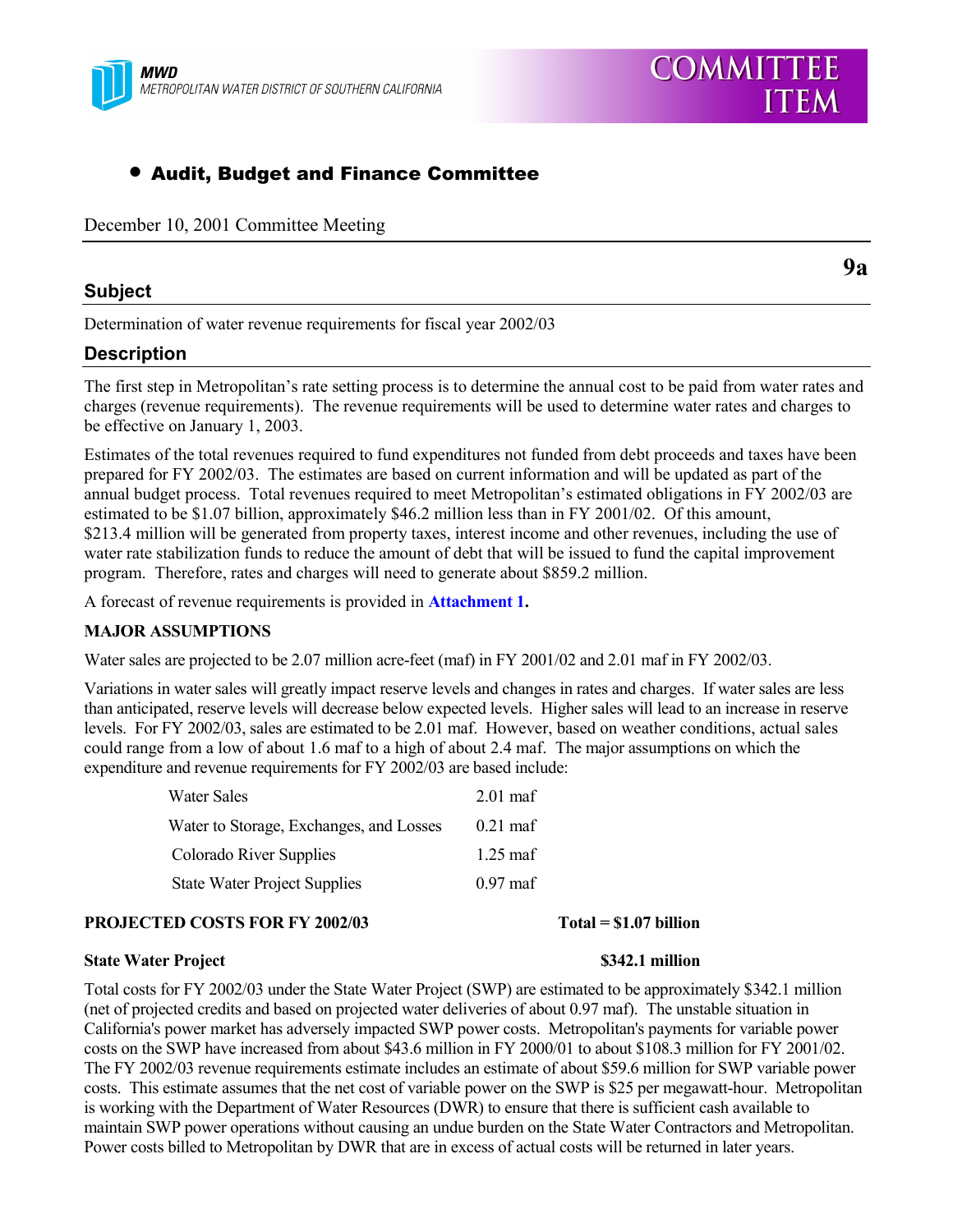## **Colorado River Power Costs \$58.8 million**

Colorado River Aqueduct (CRA) diversions are expected to total about 1.25 maf in FY 2002/03. Power costs for pumping are estimated to be about \$58.8 million compared to about \$100 million in FY 2001/02. This estimate includes an average cost for wholesale market power purchases of \$49 per megawatt-hour. Metropolitan is continuing to identify and evaluate options for reducing the cost of wholesale market purchases and reducing the volatility of these costs. Immediate actions that will be brought before the Board for consideration include entering into economical forward contracts and/or purchasing price caps.

### **Water Transfer Fund \$34.3 million**

The Water Transfer Fund was created to finance the purchase of water transfers and to accrue funds to pay for power charges associated with the initial fill of Diamond Valley Lake (DVL). The net impact of the Water Transfer Fund on the revenue requirement is expected to be \$34.3 million. This includes a \$45 million deposit from operating revenue. About \$10.7 million will be withdrawn from the Water Transfer Fund to offset power costs for the initial fill of DVL included in the SWP and CRA costs. Additional withdrawals from the Water Transfer Fund include a total expenditure for CRA Programs of \$53.7 million. This amount will fund anticipated expenses for Colorado River Programs such as the Metropolitan - Imperial Irrigation District (IID) Conservation Agreement; the Palo Verde Irrigation District Land Management, Crop Rotation and Water Supply Program; the Arizona Groundwater Bank; the Cadiz Groundwater Storage and Dry-Year Supply Program; and the Hayfield Conjunctive Use Program. In addition, about \$24.3 million will be withdrawn from the Water Transfer Fund for transfers, storage and exchange programs, including Semitropic Water Storage Program, Arvin-Edison Water Storage Program, the San Bernardino Valley Municipal Water District Water Transfer Program and an anticipated Kern/Delta storage program. At the end of FY 2002/03 the Water Transfer fund is expected to have a balance of about \$3.0 million.

### **Water Management Programs \$41.1 million**

Water management program expenses are expected to total \$41.1 million in FY 2002/03, about \$7.5 million more than in FY 2001/02. The estimate is based on sustained efforts in Metropolitan's conservation credits program and higher yields from local water recycling projects and groundwater recovery projects. Recycling and groundwater recovery projects supported by Metropolitan's water management programs are expected to increase production by about 33,000 acre-feet over current year estimates. Projected expenditures reflect Metropolitan's ongoing commitment to water conservation, local recycling projects, and groundwater cleanup. These estimates are consistent with efforts to develop local water supplies in cooperation with the member public agencies and other local agencies based on the Integrated Resources Plan (IRP).

### **Metropolitan Water District Capital Financing Program \$384.4 million**

Costs include \$179.9 million of revenue bond debt service and \$50.7 million of general obligation bond debt service. Estimates also include projected interest payments for a \$200 million variable rate water revenue bond issue anticipated to be sold in November of 2001 to continue funding the capital investment program. Revenue bond debt service costs will increase about \$11 million over the current fiscal year.

The capital financing program costs include \$85.0 million of Pay-As-You-Go (PAYG) expenditures funded from current operating revenues, the same amount budgeted for the current fiscal year. In addition, consistent with recent board action on the use of water rate stabilization funds, an additional \$50 million will be utilized to defer the issuance of additional debt. Projected PAYG expenditures for FY 2002/03 are consistent with the PAYG policy approved by the Board through the adoption of the 1999 update to the Long Range Finance Plan. Total FY 2002/03 capital investment program expenditures for Metropolitan's CIP which include payments from debt proceeds held in construction funds and payments from the PAYG Fund are estimated to be \$361.5 million.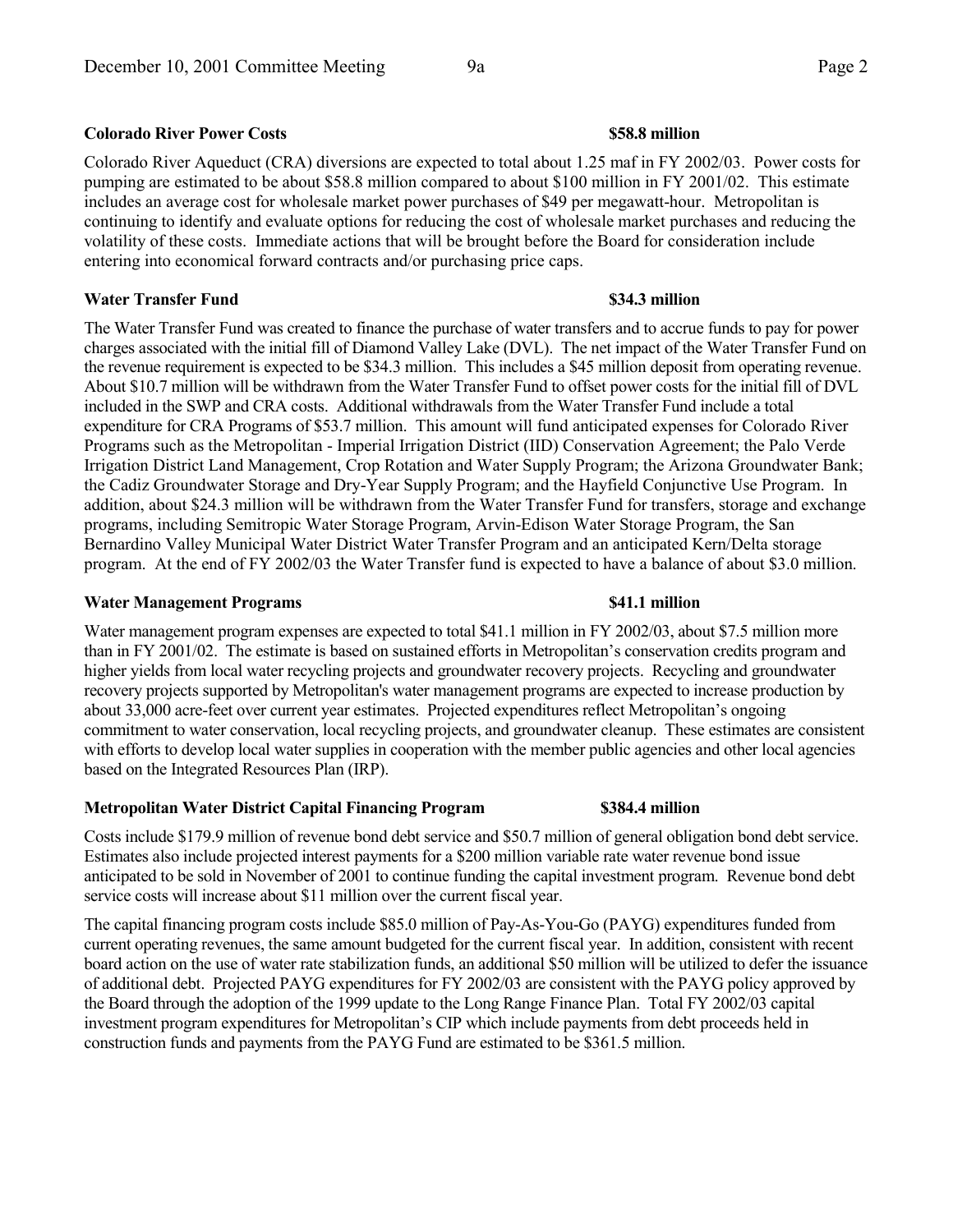# **Metropolitan Water District Operating and Maintenance (O&M), Operating Equipment and other O&M Expenditures \$215.2 million**

Projected departmental O&M, operating equipment and other O&M expenditures of \$215.2 million are projected to be about the same as for the current fiscal year. A detailed breakdown of projected O&M expenditures will be provided during the development of the FY 2002/03 annual budget.

## **Adjustments in Reserves \$(3.3) million**

During FY 2002/03, a decrease in required reserve balances of \$3.3 million has been calculated in accordance with revenue bond covenants and board policies contained in Metropolitan's Administrative Code. Sufficient funds need to be on hand to make interest and principal payments for outstanding and projected debt obligations due July 1, 2003 and to meet revenue bond covenant requirements for debt payments after July 2003. Other fund requirements for July 1, 2003 include the State Water Contract Fund and the Operations and Maintenance Fund. Metropolitan's reserve policies are subject to change by the Board. Reserve policies will be reviewed and guidelines established before June 30, 2002, pursuant to recently enacted state law SB 350 (Alpert). The projected decrease is primarily driven by lower expected power costs. As power costs decrease to more normal levels the required O&M Fund balances also will decrease.

# **PROJECTED REVENUES FOR FY 2002/03 Total = \$1.07 billion**

To determine the rates and charges revenue requirements, total projected expenditures are reduced by revenue from ad valorem property taxes, interest income, hydropower revenues, miscellaneous revenues and prior period operating revenues used for PAYG. Ad valorem property taxes levied at the tax rate of .0077 percent of assessed valuation and from annexation charges are estimated to be \$102.1 million. Power recoveries, interest on investments and miscellaneous revenue are expected to produce \$61.2 million during FY 2002/03. Operating revenues generated in FY 2001/02 of \$50.0 million will be used to finance capital expenditures and defer the issuance of additional debt, consistent with board action taken in October 2001.

Based on the projected expenditure estimates previously described, total revenues required from rates and charges in FY 2002/03 are projected to be \$859.2 million. Current estimates indicate that about \$14.6 million will be drawn from reserves to meet costs, while \$844.6 million will be funded from rates and charges. This estimate of rates and charges revenue assumes that overall rates and charges will not be increased in FY 2002/03.

# **Policy**

As per § 4304 (a) of Metropolitan's Administrative Code, the Chief Executive Officer presents his recommendation of the total revenues required to fund all expenditures not financed by debt proceeds and the revenues to be derived from water sales, for the following fiscal year, to the Audit, Budget and Finance Committee. The Audit, Budget and Finance Committee makes a determination of revenue requirements for the following fiscal year at its December meeting and uses that determination for consideration of water rates and charges at its January meeting, with final action in March.

# **California Environmental Quality Act (CEQA)**

# Options #1 and #2

The proposed action is not defined as a project under CEQA, because it involves continuing administrative activities, such as general policy and procedure making (Section 15378(b)(2) of the State CEQA Guidelines). In addition, the proposed action is not subject to CEQA because it involves the creation of government funding mechanisms or other government fiscal activities, which do not involve any commitment to any specific project which may result in a potentially significant physical impact on the environment (Section 15378(b)(4) of the State CEQA Guidelines).

The CEQA determination for both Options #1 and #2 is: Determine that the proposed action is not subject to CEQA per Sections 15378(b)(2) and 15378(b)(4) of the State CEQA Guidelines.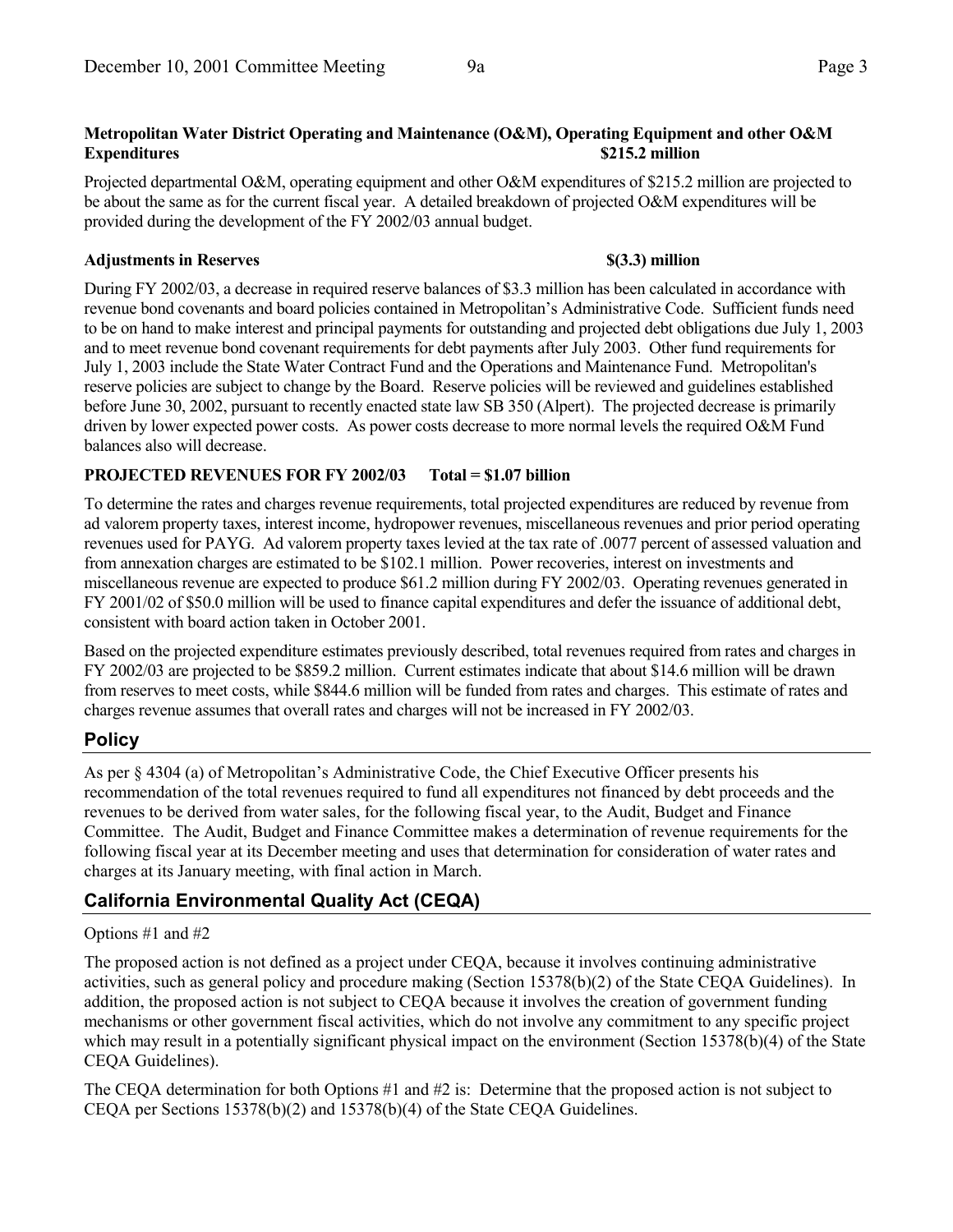# **Board Options/Fiscal Impacts**

### **Option #1**

Adopt the CEQA determination and determine that revenues required from rates and charges during FY 2002/03 should not be less than \$844.6 million; and use this determination for consideration at the January 2002 meeting of the Audit, Budget and Finance Committee in establishing water rates and charges to be effective January 1, 2003.

**Fiscal Impact:** Revenues from rates and charges of \$844.6 million, combined with the use of \$14.6 million from reserves to meet higher power costs and \$50.0 million from reserves to defer the issuance of additional debt, will be sufficient to recover estimated expenditures in FY 2002/03.

## **Option #2**

Adopt the CEQA determination and direct staff to revise the FY 2002/03 revenue requirement per Board direction.

## **Staff Recommendation**

Option #1

11/14/2001 *Brian G. Thomas Date*

*Chief Financial Officer*

11/27/2001 *Date*

*Ronald R. Gastelum Chief Executive Officer*

**Attachment 1 - Projected Fiscal Year 2002/03 Revenue Requirements**

BLA #1358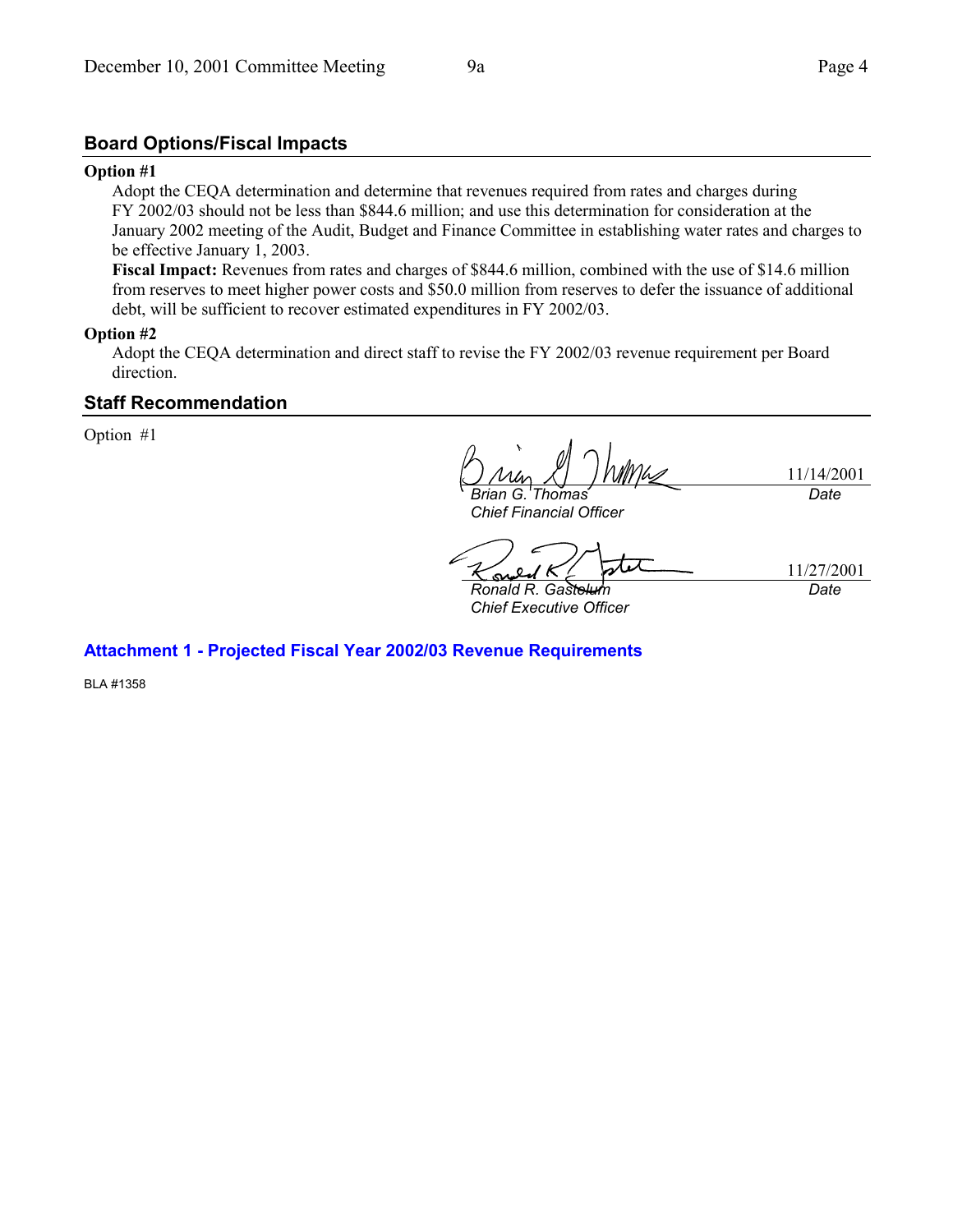# **ATTACHMENT 1**

# **PROJECTED FISCAL YEAR 2002/03 REVENUE REQUIREMENTS**

**(Cash Basis: \$ in thousands)**

| <b>Fiscal Year</b>                                 | Estimated<br>2001/02 |             | Projection ---><br>2002/03 | 2003/04       | 2004/05       |      | 2005/06    |
|----------------------------------------------------|----------------------|-------------|----------------------------|---------------|---------------|------|------------|
| <b>Expenditures</b>                                |                      |             |                            |               |               |      |            |
| <b>State Water Contract</b>                        | \$<br>333.100        | $$^{\circ}$ | 342,087 \$                 | 308.744 \$    | 286,358       | \$   | 283,328    |
| Colorado River Aqueduct Power Costs                | 100,198              |             | 58,789                     | 57,510        | 57,848        |      | 56,262     |
| Deposit to Transfer Fund                           | 45.000               |             | 45.000                     | 45.000        | 45,000        |      | 45,000     |
| Withdrawal from Transfer Fund for DVL Initial Fill | (13,933)             |             | (10, 725)                  | (2,688)       |               |      |            |
| <b>Water Management Programs</b>                   | 33,616               |             | 41,117                     | 45,933        | 48,988        |      | 50,647     |
| Capital Program Financing                          | 322,604              |             | 384,418                    | 336,034       | 333,077       |      | 347,671    |
| O&M and Operating Equipment                        | 215,547              |             | 215,198                    | 215,232       | 221,185       |      | 226,058    |
| <b>Member Agency Credit</b>                        | 33,400               |             |                            |               |               |      |            |
| <b>Sub-Total Expenditures</b>                      | 1,069,533            |             | 1,075,884                  | 1,005,766     | 992,456       |      | 1,008,966  |
| Increase/(Decrease) in Required Reserves           | 49,495               |             | (3,278)                    | (393)         | 14,538        |      | 29,215     |
| <b>Total Obligations</b>                           | 1,119,028            |             | 1,072,605                  | 1,005,373     | 1,006,994     |      | 1,038,181  |
|                                                    |                      |             |                            |               |               |      |            |
| <b>Less Other Revenues</b><br>less Property Taxes  | (103, 103)           |             | (102, 110)                 | (102, 202)    | (102, 139)    |      | (101, 726) |
| Interest Income                                    | (47, 186)            |             | (38, 364)                  | (40, 441)     | (39, 468)     |      | (39, 166)  |
| Power and Miscellaneous Revenue                    | (24, 278)            |             | (21, 200)                  | (21,000)      | (19, 877)     |      | (19,806)   |
| Contracts                                          |                      |             | (1,620)                    | (3,619)       | (5,680)       |      | (7,803)    |
| Prior Period Revenues Used to Reduce Debt          |                      |             | (50, 100)                  |               |               |      |            |
| <b>Sub-Total Other Revenues</b>                    | (174, 567)           |             | (213, 394)                 | (167, 263)    | (167, 164)    |      | (168, 502) |
| <b>Total Rates and Charges Revenue Requirement</b> | \$<br>944,461        | \$          | 859,211                    | \$<br>838,110 | \$<br>839,830 | \$   | 869,678    |
|                                                    |                      |             |                            |               |               |      |            |
| <b>Rates and Charges Revenue</b>                   | \$<br>868,484        | \$          | 844,632 \$                 | 810,941 \$    | 822,628       | - \$ | 856,655    |
| <b>Reserve Levels</b>                              |                      |             |                            |               |               |      |            |
| <b>Maximum Reserve Level</b>                       | \$<br>306,115        | \$          | 315,534                    | \$<br>329,272 | \$<br>334,997 | \$   | 335.745    |
| <b>Projected Reserve Level</b>                     | \$<br>291,278        | \$          | 279,640                    | \$<br>256,557 | \$<br>247,185 | \$   | 236,475    |
| <b>Minimum Reserve Level</b>                       | \$<br>129,269        | -\$         | $132,211$ \$               | 136,297 \$    | 143,514 \$    |      | 145,202    |
| Water Sales (Cash Year TAF)                        |                      |             |                            |               |               |      |            |
| <b>Full Service Treated</b>                        | 1,163                |             | 1,098                      | 1,049         | 1,045         |      | 1,044      |
| <b>Full Service Untreated</b>                      | 561                  |             | 539                        | 528           | 525           |      | 520        |
| <b>Seasonal Treated</b>                            | 36                   |             | 76                         | 72            | 72            |      | 75         |
| <b>Seasonal Untreated</b>                          | 215                  |             | 201                        | 145           | 143           |      | 143        |
| <b>Agricultural Treated</b>                        | 80                   |             | 88                         | 95            | 94            |      | 92         |
| <b>Agricultural Untreated</b>                      | 16                   |             | 12                         | 13            | 13            |      | 13         |
| <b>Total Cash Year Sales (TAF)</b>                 | 2,072                |             | 2,014                      | 1,904         | 1,893         |      | 1,886      |